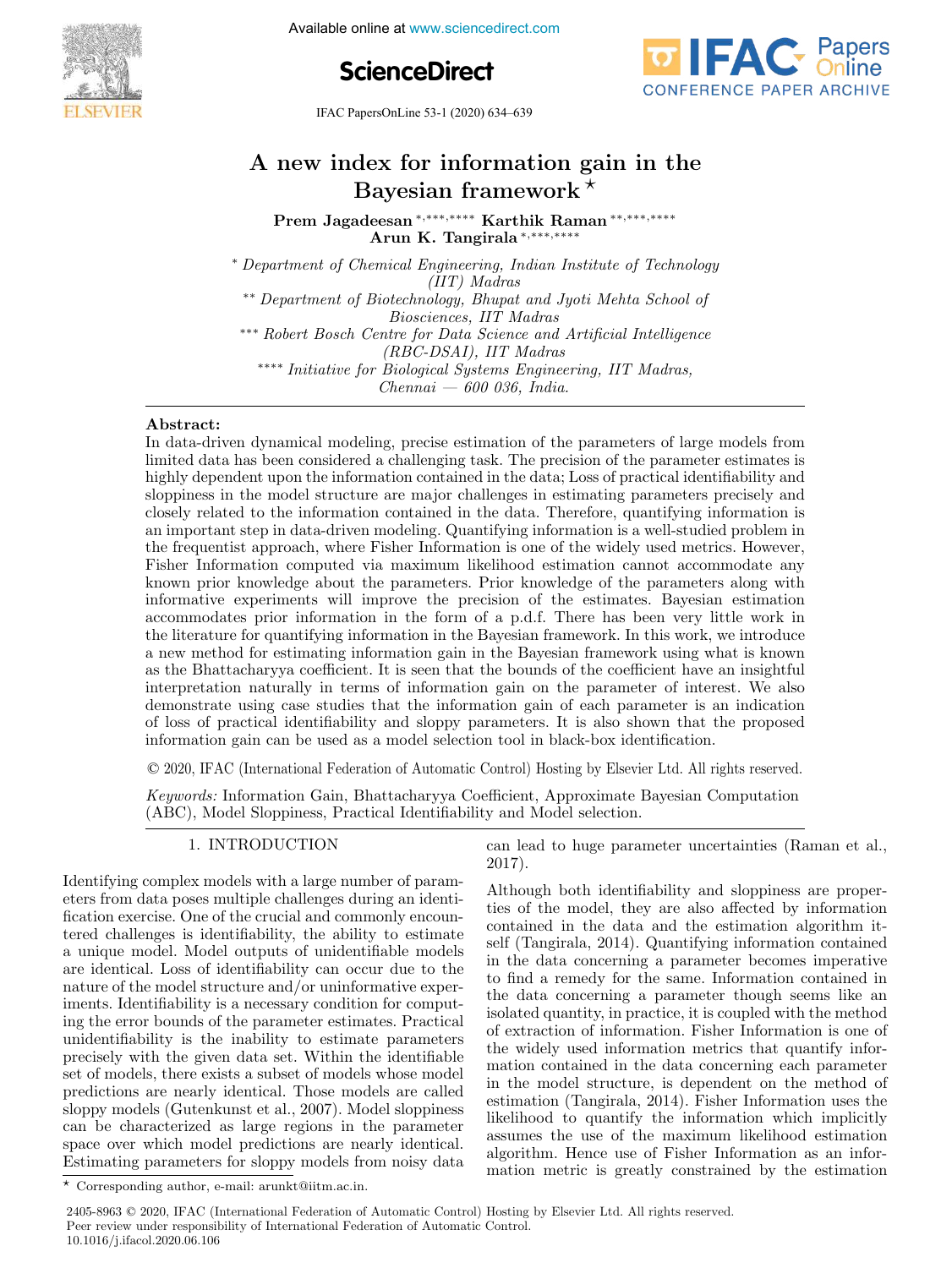method adopted. The fundamental limitation of the Fisher information estimated from maximum likelihood is the inability to incorporate the already known information. Fisher information will not be able to quantify any new information about a parameter apart from the already known information. Furthermore, Fisher Information is an unbounded measure.

Bayesian estimation overcomes this limitation and any known information about the parameters prior to the experiment can be incorporated in the form of a p.d.f (Tangirala, 2014). Though philosophically different, mathematically maximum likelihood is contained in the Bayesian estimation by assuming uniform prior distributions. For non-uniform priors, a more generalized version of Fisher Information called Kullback-Leibler (KL) divergence is used to find the information gain in the data from prior to the posterior distribution. KL divergence is also an unbounded measure. A new measure of information is proposed in Martin (1984) for the Bayesian framework which uses both squared Hellinger distance and Kullback-Leibler divergence to detect incorrect priors. The distance between the priors and posterior is viewed as the measure of consonance for the given model. The proposed information index in this work can also be viewed as the squared Hellinger distance.

In this work, we propose an information gain index that uses the Bhattacharyya coefficient( $B<sub>c</sub>$ ), which has advantages that overcome the limitations of KL divergence.  $B_c$ is a measure of overlap between two statistical samples or population (Kailath, 1971) and being a bounded measure makes it a natural choice for information index in the Bayesian framework. Bhattacharyya Coefficient has been previously used in feature extraction (Coleman and Andrews, 1979) and optimal signal selection (Kailath, 1971).

In the case of complex and highly nonlinear systems, the difficulty in constructing posterior distributions paved the way to 'likelihood free' versions of Bayesian estimation known as Approximate Bayesian Computation (ABC) (Sunnåker et al., 2013). ABC finds widespread applications in systems biology to estimate complex non-linear models where sample prior and posterior distributions are obtained. The proposed new information gain index is estimated in the ABC framework. The two main contributions of the current work are

- An index for information gain from prior to posterior in a given data set assuming Gaussian priors.
- Application to the detection of practically unidentifiable parameters, sloppy parameters, and model selection.

The rest of this paper is organized as follows. Section 2 reviews the preliminary definitions pertaining to this paper. In section 3, we illustrate the problem statement and method for computing the proposed information index and its interpretation in the ABC framework. Section 4 contains simulation studies and the paper ends with some concluding remarks and future directions.

# 2. PRELIMINARIES

#### 2.1 Practical/Numerical identifiability

Practical identifiability is the ability to estimate the parameters precisely with the given data set (DiStefano, 2013). It is quantified by the precision and confidence interval of the parameter estimates. Estimates of variances can be obtained using

$$
\Sigma_{\hat{\theta}} = \hat{I}(\theta)^{-1} \tag{1}
$$

In this work, we have used a relative confidence interval to quantify practical identifiability. 95% relative confidence interval for a Gaussian distributed random variable is computed by

$$
RCI = \frac{\mu + 1.95\sigma}{\mu - 1.95\sigma} - 1\tag{2}
$$

Parameters with  $RCI > 1$  indicates greater than 100% uncertainty and can be considered as practically unidentifiable. Practical identifiability is the precision of the parameter estimates and it is subjected to vary with the modeling exercise. Practical identifiability is different from the concept identifiability itself. Identifiability is binary conditionTangirala (2014). Loss of Practical identifiability can occur due to insufficient input excitation, low signal to noise ratio or due to optimization algorithms. Parameters with a wide confidence interval can also be a result of overfitting. In black-box identification, improper choice of the model structure may lead to loss of practical identifiability. In grey-box modeling, sloppy parameters under noisy measurements can lead to practical unidentifiability (Raman et al., 2017).

# 2.2 Model sloppiness

In certain models, there are regions in the parameter space over which the model predictions are nearly identical. It is quantified by the condition number of the Hessian of the cost function (Chis et al., 2016). The Hessian of the cost function can be approximated as

$$
H_{ij} = \frac{1}{N} \sum_{n=1}^{N} \frac{\partial y}{\partial \log \theta_i} \frac{\partial y}{\partial \log \theta_j}
$$
(3)

where  $y$  denotes model output.

While using the least square estimation algorithm assuming Gaussian data, the Hessian of the cost function is essentially an estimate of the Fisher information matrix:

$$
\hat{\mathbf{I}}(\theta) = H \tag{4}
$$

The sloppiness of a model is computed by the ratio of minimum to the maximum eigenvalues of the Fisher Information matrix/Hessian of the cost function. From Chis et al. (2016), a model can be considered sloppy if

$$
\frac{\lambda_{\min}}{\lambda_{\max}} \le 10^{-3} \tag{5}
$$

Model sloppiness can be a result of both model structure and data (Gutenkunst et al., 2007). It is predominately observed in multi-parameter models where a large number of parameter combinations are insensitive to model output.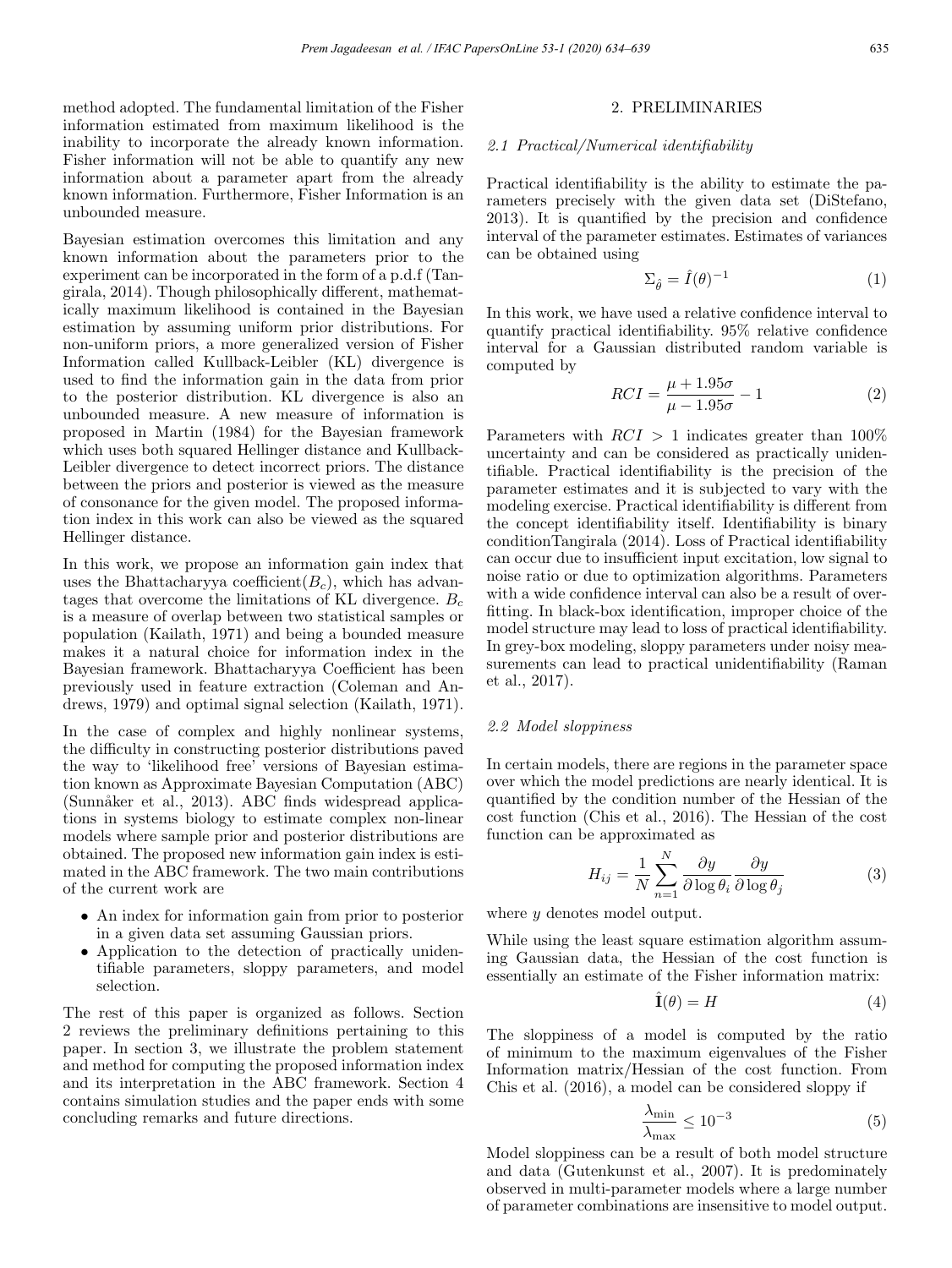# 2.3 Bhattacharyya coefficient and Bhattacharyya distance

Bhattacharyya distance  $(B_d)$  is a measure of similarity between two statistical distributions (Bhattacharyya, 1943). The  $B<sub>c</sub>$  can be used to quantify the relative closeness of two samples. The  $B_c$  of two densities  $f_1(\theta)$  and  $f_2(\theta)$  is given as

$$
B_c = \int_{-\infty}^{\infty} \sqrt{f_1(\theta) f_2(\theta)} \tag{6}
$$

The  $B_c$  is bounded between  $0 \leq B_c \leq 1$ . A distance measure associated with this is the  $B_d$ .

$$
B_d = -\ln(B_c) \tag{7}
$$

The Bhattacharyya distance is bounded between  $0 \leq B_d \leq$  $\infty$ . The  $B_d$  for two normal distributions can be calculated by estimating the mean and variances. The simplified form of Bhattacharyya distance for two Gaussian distributed random variables is derived in Coleman and Andrews (1979) as:

$$
B_d(f_1, f_2) = \frac{1}{4} ln \left( \frac{1}{4} \left( \frac{\sigma_{f_1}^2}{\sigma_{f_2}^2} + \frac{\sigma_{f_2}^2}{\sigma_{f_1}^2} + 2 \right) \right) + \frac{1}{4} \left( \frac{(\mu_{f_1} - \mu_{f_2})^2}{\sigma_{f_1}^2 + \sigma_{f_2}^2} \right)
$$
(8)

The Bhattacharya coefficient  $(B<sub>c</sub>)$  can be computed by

$$
B_c = e^{-B_d} \tag{9}
$$

Bhattacharyya distance is a symmetric measure but does not obey triangle inequality. In this work we quantify the information gain as

$$
\beta = 1 - B_c \tag{10}
$$

The  $\beta_{\theta_i}$  is bounded between zero and one. The lower and upper bounds represent the amount of new information contained in the data apart from the priors.

## 3. METHODOLOGY

In this section, we illustrate the methodology for computing the proposed information gain index in an Approximate Bayesian (ABC) computation framework.

#### 3.1 Problem statement

Given a data set  $y_N$ , model structure M, and prior knowledge of the parameters in the form of  $f(\theta)$ ,

- (1) Quantify the information gain from prior to posterior.
- (2) Use the information gain to detect parameters that are practically unidentifiable and sloppy.
- (3) Use the proposed index to select parsimonious blackbox models.

# 3.2 Bayesian inference

At the heart of the Bayesian inference is the Bayes rule for conditional probability. The true model parameters are considered as random variables (Tangirala, 2014).

$$
f(\theta|y_N) = \frac{f(y_N|\theta)f(\theta)}{f(y_N)}
$$
(11)

$$
f(\theta|y_N) = Cf(y_N|\theta)f(\theta)
$$
 (12)

 $f(\theta|y_N)$  is called the posterior distribution of the parameter  $\theta$  as this quantity is computed after collecting data and  $f(\theta)$  is the prior of the parameter  $\theta$ . The constant C is adjusted to obtain a legitimate posterior p.d.f of the parameter  $\theta$ . The quantity  $f(y_N|\theta)$  is the likelihood function.

Priors capture the knowledge of the parameter  $\theta$  before data; they are usually characterized by a tractable family of distributions. In the context of complex models, it is much more difficult to construct the likelihood functions. Therefore, it is important to turn towards likelihood-free methods such as the ABC rejection algorithm.

#### 3.3 Approximate Bayesian Computation (ABC)

ABC approximates the likelihood function by numerical simulation (Sunnåker et al., 2013). The sampled prior is plugged into the model M to generate  $\hat{y}_N$ . The parameter is accepted if

$$
d(\hat{y}_N, y_N) \le \epsilon \tag{13}
$$

where  $d(\hat{y}_N, y_N)$  is some distance function.

A sufficiently small  $\epsilon$  and an appropriate distance function will approximate the true posterior distribution reasonably well (Sunnåker et al., 2013). The choice of conjugate priors helps to fix the posterior family of distributions the same as prior distributions. In this work, we focus on the normal distribution that falls in the domain of conjugate priors. In order to have a normalized  $\epsilon$  we use  $\epsilon = 1 - R^2$ . Here  $R<sup>2</sup>$  is the measure of goodness of fit (Tangirala, 2014).

# 3.4 ABC rejection algorithm

Choose the simulation number  $N$  and acceptance threshold  $\epsilon$ . Let observed data be  $y_N$ .

Step 1: Declare the Gaussian prior for each parameter  $f_p(\theta_i) = \mathcal{N}(\mu_{\theta_i}, \sigma_{\theta_i}^2)$ 

Step 2: Sample  $\theta_i$  from prior distribution

Step 3: Simulate model data set  $\hat{y}_N$  from sampled  $\theta_i$ Step 4: if  $d(y_N, y_N) < \epsilon$  accept and store the parameter vector in an array A.

Step 5: Repeat Step 2 to Step 4 a total of N times.

# 3.5 Computing Bhattacharyya coefficient

Step 1: Compute the sample mean and variance of each parameter in the sampled prior and posterior distributions. Step 2: Compute the Bhattacharyya distance  $B_d$  between prior and posterior distributions for each parameter  $\theta_i$ using Equation 8

Step 3: Compute Bhattacharyya coefficient  $B_c$  for each parameter  $\theta_i$  using Equation 9

Step 4:  $(1 - B<sub>c</sub>)$  gives the estimate of information gain.

# 3.6 Interpretation of the bounds of the Bhattacharyya coefficient in the ABC framework

The bounds of  $B<sub>c</sub>$  have a meaningful interpretation in the ABC framework, which made it a natural choice of an index for information gain.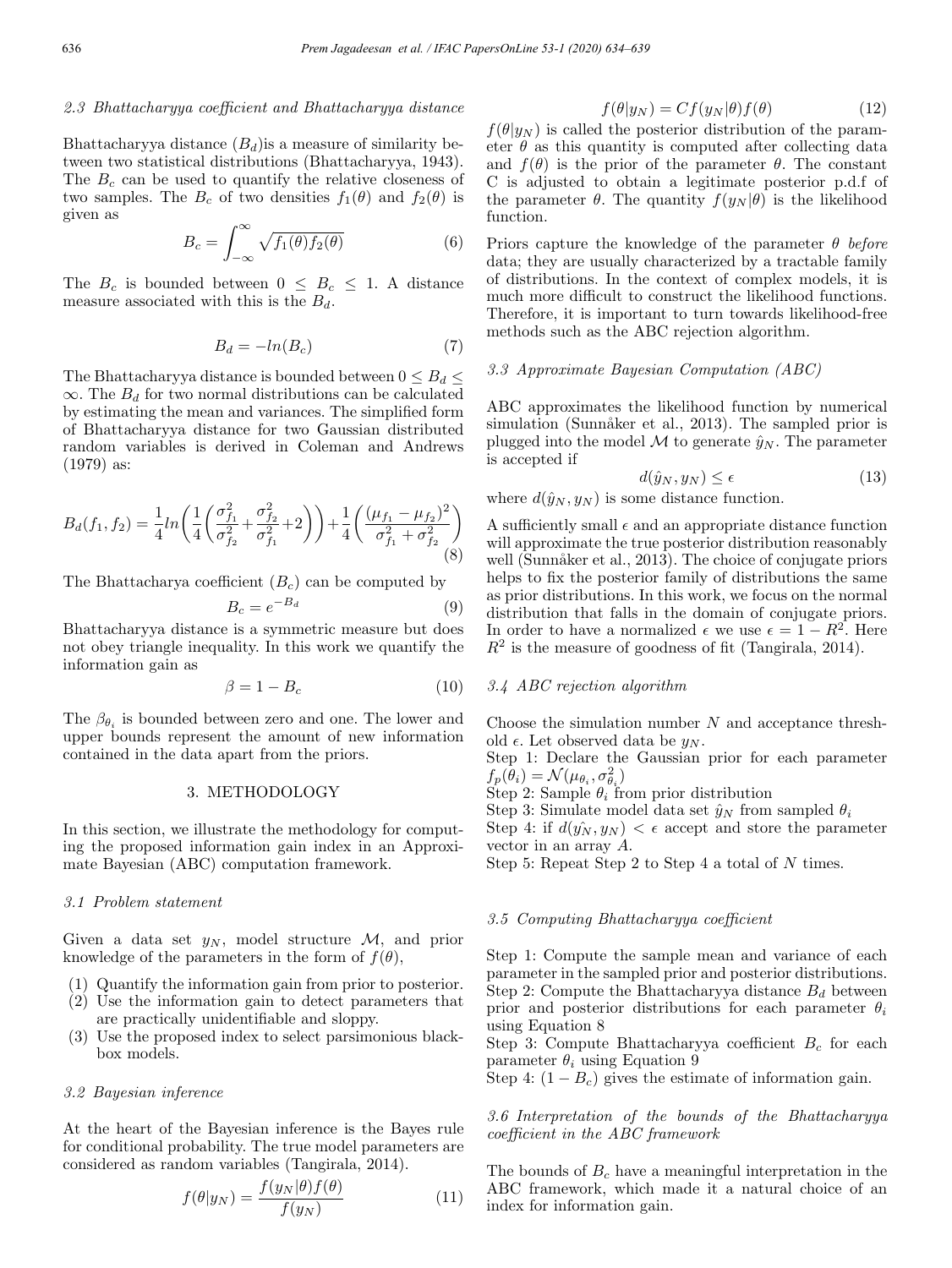- (1) If all the samples in the prior are present in posterior, then, from Equation 8 the  $B_d$  is zero and hence the information gain  $\beta = 0$ . This indicates that no new information is available in the data about the parameters  $\theta_i$  apart from prior information.
- (2) If only one of the samples from the prior is accepted in the posterior, then the variance of the posterior distribution is zero from Equation 8, the Bhattacharyya distance is infinite and hence the information gain  $\beta = 1$ . This indicates the information available in the data shrunk the uncertainty in the prior to the maximum.

In the ABC framework the proposed information index can be viewed as the information gain concerning a parameter with a known prior. Maximizing the information index is perceived as shrinking the uncertainty in the prior knowledge using the data.

# 4. SIMULATION STUDIES

Three different case studies of varying complexities are taken to demonstrate the application of the proposed information index in detecting practical identifiability, sloppy parameters and in model selection. We first illustrate a discrete-time FIR model, followed by a simple linear multiscale system, and ultimately a more realistic pharmacokinetic model used to understand the role of information gain in detecting practical identifiability, sloppiness and model selection.

#### 4.1 A discrete-time FIR model

Consider a three-parameter FIR model given in Tangirala (2014), excited by a single frequency. This experiment is a classic example of the loss of identifiability due to data.

$$
y[k] = \theta_1 u[k-1] + \theta_2 u[k-2] + \theta_3 u[k-3] \tag{14}
$$

When the system is excited with the single frequency  $u[k] = A \sin(2\pi f k)$ , the output of the model becomes

$$
y[k] = \theta_1 \sin(\omega_0 k - \phi) + \theta_2 \sin(\omega_0 k - 2\phi) + \theta_3 \sin(\omega_0 k - 3\phi)
$$
\n(15a)

$$
= \theta_1' \sin(\omega_0 k - \phi) + \theta_2' \sin(\omega_0 k - 3\phi)
$$
 (15b)

where 
$$
\theta'_1 = \left(\theta_1 + \frac{\theta_2}{2\cos\phi}\right)
$$
 and  $\theta'_2 = \left(\theta_3 + \frac{\theta_2}{2\cos\phi}\right)$ 

The three-parameter FIR model is manifested as a twoparameter model under single frequency input. This is due to insufficient input excitation. The model is simulated using the parameter values  $\theta_1 = 1, \theta_2 = 0.6, \theta_3 = 0.3$ and with the input  $u[k] = \sin(2\pi 0.1k)$ . The posterior distributions are estimated with  $N = 10,000$  number of simulations and threshold  $\epsilon = 0.05$ .

Table 1. Summary statistics of FIR(3)

| $\theta$   | Prior $\mu$ | Prior $\sigma^2$ | Post $\hat{\mu}$ | Post $\sigma^2$ |      | RC1     |
|------------|-------------|------------------|------------------|-----------------|------|---------|
| $\theta_1$ |             | 0.09             | 1.01             | 0.011           | 0.19 | 0.5     |
| $\theta_2$ | 0.6         | 0.02             | 0.59             | 0.017           | 0.03 | $1.6\,$ |
| $\theta_3$ | $\rm 0.3$   | 0.01             | 0.30             | 0.006           | 0.01 | 2.2     |

The relative confidence interval of  $\theta_2 > 1$  and  $\theta_3 > 1$ indicates practical unidentifiability of these parameters. The information gain column in the Table 1 indicates that the data does not contain information to estimate three parameters with good precision.

Now, an FIR(2) model is estimated with the same data fixing all the experimental conditions. The parameters are practically identifiable and information gain concerning both the parameters is quite high compared to  $FIR(3)$ model. The proposed information gain index thus can be a tool for model selection.

Table 2. Summary statistics of  $FIR(2)$ 

|            |                  | Prior $\mu$   Prior $\sigma^2$ |      | $\vert$ Post $\hat{\mu} \vert$ Post $\sigma^2$ | B                                                                      | RCI  |
|------------|------------------|--------------------------------|------|------------------------------------------------|------------------------------------------------------------------------|------|
| $\theta_1$ |                  | 0.09                           | 0.85 | 0.004                                          | $\begin{array}{ c c c c c c } \hline 0.41 & 0.37 \ \hline \end{array}$ |      |
|            | $\theta_2$   0.6 | 0.02                           | 0.95 | 0.003                                          | $0.67$                                                                 | 0.27 |

In discrete-time black-box identification, the information gain index can also be used as a tool to detect overfitting. Parameters with low information gain can be eliminated and the model can be re-estimated.

# 4.2 A linear multiscale system

Consider the linear state space model. The model is multiscale with the parameter values  $a = 1$ ,  $b = 101$  and  $c = 100$ 

$$
\mathcal{M}: \begin{cases} \begin{bmatrix} \dot{x}_1 \\ \dot{x}_2 \end{bmatrix} = \begin{bmatrix} 0 & -a \\ b & -c \end{bmatrix} \begin{bmatrix} x_1 \\ x_2 \end{bmatrix} \\ y(t) = x_1(t) + x_2(t) + e(t), \\ e(t) \approx \mathcal{N}(0, \sigma_e^2) \end{cases}
$$
(16)

The initial conditions of the system are  $x_1(0) = x_2(0) =$ 1. The output of the system  $y_N$  is corrupted by white Gaussian noise with zero mean and variance is adjusted to give SNR of the signal  $y_N = 100$ . The parameters have Gaussian priors, the parameters of the p.d.f are given in Table 3. The posterior distributions are estimated using the ABC rejection algorithm setting the number of simulations  $N = 10000$ , and the tolerance  $\epsilon = 0.005$ .

The Fisher information matrix is estimated by inverting the covariance matrix of the parameters. The ratio of eigenvalues quantifies the sloppiness of the model.

$$
\hat{\mathbf{I}}(\theta) = \begin{bmatrix} 439.34 & 2.19 & -2.10 \\ 2.19 & 0.02 & -0.18 \\ -2.10 & -0.18 & 0.02 \end{bmatrix}
$$
 and  $\frac{\lambda_{min}}{\lambda_{max}} = 10^{-4}$ .

The ratio of eigenvalues indicates sloppiness. The eigenvectors corresponding to the sloppy and stiff directions are shown in the figure.

Table 3. Summary statistics of the multiscale system

|                  | Prior $\mu$ | Prior $\sigma^2$ | Post $\hat{\mu}$   Post $\sigma^2$ |       |       | RCI  |
|------------------|-------------|------------------|------------------------------------|-------|-------|------|
| $\boldsymbol{a}$ |             |                  | 1.00                               | 0.004 | 0.61  | 0.29 |
|                  | 100         | 100              | 100.45                             | 71.85 | 0.007 | 0.39 |
| c                | 101         | 100              | 101.27                             | 69.30 | 0.007 | 0.38 |

Figures 1 and 2 indicate the projection of stiff and sloppy directions on the bare parameter axis. The parameters b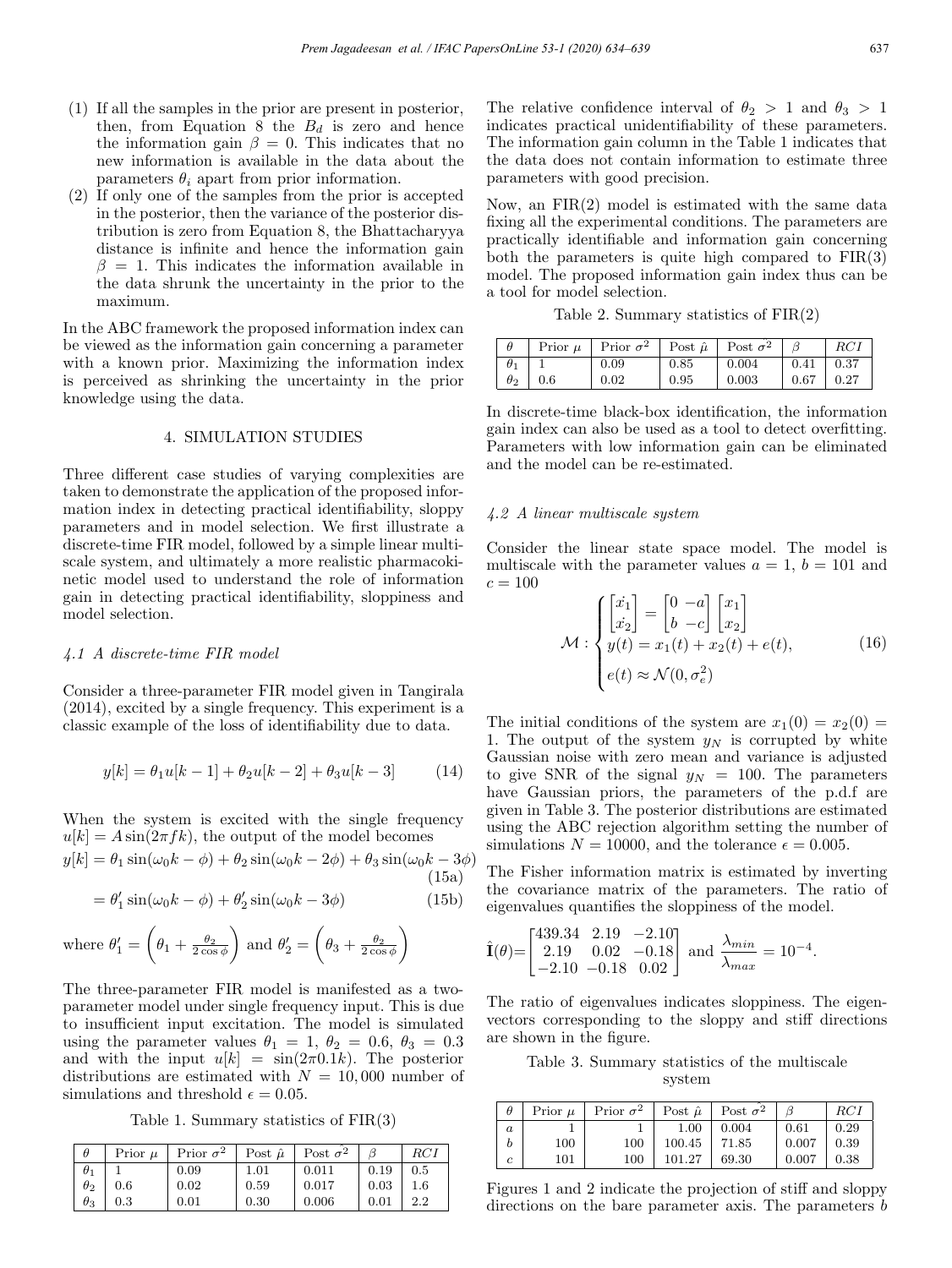

Fig. 1. Eigenvectors of the sloppy direction



Fig. 2. Eigenvectors of the stiff direction

and c have maximum contribution to the sloppy direction and minimum contribution to the stiff direction. The information gain column  $(\beta_{\theta_i})$  in the Table 3 shows that parameters that contribute to the sloppy directions have extremely low information gain and the parameters that contribute to the stiff directions have high information gain.

The relative confidence interval of the parameters  $b$  and  $c$ falls in the sloppy direction is wider than the parameter a in stiff direction. But in this case, the parameters  $b$  and  $c$ are practically identifiable as the relative confidence interval is less than one. It can be seen that the presence of noise has widened the confidence intervals of the parameters that contribute to the sloppy direction. In ABC framework a parameter may become practically unidentifiable if it has a significant contribution to sloppy direction with weak (uninformative) prior.

# 4.3 A pharmacokinetic model

We now consider a two-compartment pharmacokinetic model with two states, one input, and four parameters, with only one of the states measured. The model equations are defined as follows:

$$
\mathcal{M}: \begin{cases} \n\dot{x}_1 &= -Kx_1 + k_{21}x_2 + bu(t) \\ \n\dot{x}_2 &= k_{12}x_1 - k_{21}x_2 \\ \n\dot{y}(t) &= x_1(t) + e(t) \\ \n\dot{e}(t) & \approx \mathcal{N}(0, \sigma_e^2) \n\end{cases} \tag{17}
$$

The model  $M$  is a slightly modified version of the model given in Villaverde et al. (2019). The parameter vector  $\ddot{\theta}^* = [K k_{21} b k_{12}]^T = [10 \ 5 \ 10 \ 2]^T$  is known with a prior knowledge of each parameter defined by a Gaussian p.d.f. The initial conditions of the states are assumed to be known  $x_1(0) = x_2(0) = 0$ .

The input  $u(t)$  is a step input of magnitude 0.1 at time  $t = 0$ . The simulation time  $t = 0$  to  $t = 10$  with 101 equally sampled data points are generated. The measurement noise is added so that the signal to noise ratio (SNR) of the measurement signal  $(y_N)$  is 100. The sample posterior distribution for each parameter is constructed using ABC rejection algorithm with  $N = 50000$  simulations, tolerance  $\epsilon = 0.01$  and the distance function.  $d(y_N, \hat{y_N}) = ||y_N - \hat{y_N}||$  $y_N^2||_2^2$ .

Table 4. Summary statistics of the pharmacokinetic model

| θ        | Prior $\mu$ | Prior $\sigma^2$ | Post $\mu$ | Post $\sigma^2$ |      | $_{RCI}$ |
|----------|-------------|------------------|------------|-----------------|------|----------|
|          | 10          | 25               | 12.77      | 5.91            | 0.14 | 0.91     |
| $k_{21}$ | 5           |                  | 5.74       | 2.60            | 0.04 | 2.41     |
| b        | 10          | 25               | 10.30      | 1.31            | 0.32 | 0.23     |
| $k_{12}$ | 2           |                  | 1.84       | 0.70            | 0.01 | 14.31    |

From the Table 4, it can be seen that the relative confidence interval of parameter  $k_{21} > 1$  and  $k_{12} > 10$ which indicates that these parameters have uncertainty greater than 100% and hence can be considered practically unidentifiable. From Table 4, the information gain of these respective parameters are 1% and 4% respectively, which is extremely low and indicates that there is not much additional information in this data, except the prior information.

However, the parameter K has nearly  $14\%$  and b has  $32\%$ information gain and their relative confidence intervals are less than 1 which makes them practically identifiable. It can be seen that practically identifiable parameters will have high information gain. A parameter can be considered practically unidentifiable if the information gain is extremely low for a prior with large uncertainty, otherwise called as weak prior.

Next, we use a different set of experimental conditions to study the sensitivity of the information gain to the changes in experimental conditions. we consider two cases a) Non-zero initial conditions,  $x_1(0) = x_2(0) = 1$  and b) Reducing sample size to  $n = 51$  data points by reducing the simulation end time  $t = 5$  with zero initial conditions.

Table 5. Information gain for initial conditions  $x_1(0) = x_2(0) = 1$ 

| Parameters | RC I    |        |
|------------|---------|--------|
|            | $1.6\,$ | 0.30   |
| $k_{21}$   | 3.0     | 0.11   |
|            | 1.4     | 0.30   |
| $k_{12}$   | 10.8    | 0.0007 |